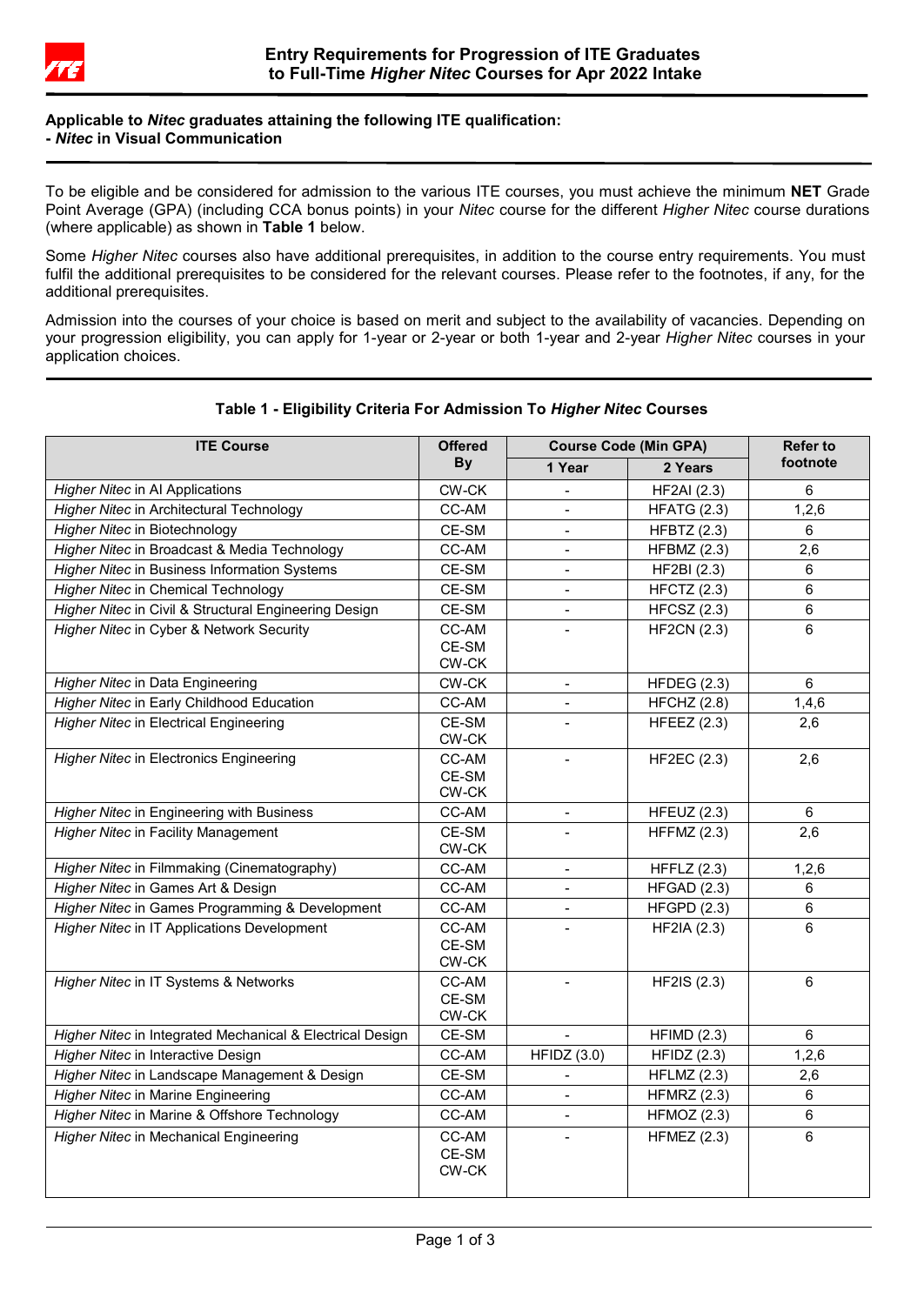

# **Entry Requirements for Progression of ITE Graduates to Full-Time** *Higher Nitec* **Courses for Apr 2022 Intake**

| <b>ITE Course</b>                                    | <b>Offered</b> | <b>Course Code (Min GPA)</b> |                    | Refer to |
|------------------------------------------------------|----------------|------------------------------|--------------------|----------|
|                                                      | By             | 1 Year                       | 2 Years            | footnote |
| <b>Higher Nitec in Mechatronics Engineering</b>      | CC-AM<br>CW-CK |                              | HFMCZ (2.3)        | 2,6      |
| <b>Higher Nitec in Motion Graphics</b>               | CC-AM          | HFMOG(3.0)                   | <b>HFMOG (2.3)</b> | 1,2,6    |
| Higher Nitec in Offshore & Marine Engineering Design | CC-AM          |                              | $H$ FOMZ $(2.3)$   | 6        |
| <b>Higher Nitec in Performance Production</b>        | CC-AM          |                              | HFPPZ $(2.3)$      | 1,2,5,6  |
| <i>Higher Nitec</i> in Rapid Transit Engineering     | CW-CK          |                              | <b>HFRTZ (2.3)</b> | 2,6      |
| Higher Nitec in Robotics & Smart Systems             | CC-AM          |                              | <b>HFRSS (2.3)</b> | 2,6      |
| Higher Nitec in Security System Integration          | CW-CK          |                              | <b>HF2SI</b> (2.3) | 2,6      |
| <b>Higher Nitec in Sport Management</b>              | CC-AM          |                              | <b>HF2SM (2.8)</b> | 1,3,6    |
|                                                      | CE-SM<br>CW-CK |                              |                    |          |
| Higher Nitec in Visual Effects                       | CC-AM          |                              | HFVFX (2.3)        | 1,2,6    |
| Higher Nitec in Visual Merchandising                 | CC-AM          |                              | HFVMZ $(2.3)$      | 1,2,6    |

| <b>ITE Colleges</b>        |                         |                         |
|----------------------------|-------------------------|-------------------------|
| CC-AM: ITE College Central | CE-SM: ITE College East | CW-CK: ITE College West |

For general course advising, applicants may make an appointment online with one of our Education & Career Guidance (ECG) Counsellors vi[a https://for.edu.sg/ecg.](https://for.edu.sg/ecg)

The offer of an ITE course to applicants is subject to them being physically, medically and mentally fit to pursue the course. This is to ensure that all students can benefit from ITE training in a safe and conducive environment. Applicants or students assessed by ITE as being unfit can be withdrawn from the course. Where appropriate, they may be considered for other courses if there are suitable ones. The Learning Accessibility Office (LAO) at each ITE College will provide support to students with special educational needs in their learning process at ITE. Applicants with special educational needs are strongly encouraged to seek prior academic course advising from the respective College(s) vi[a https://for.edu.sg/LAO](https://for.edu.sg/LAO) before selecting their choice of application.

#### **Footnotes:**

1

Priority in selection for these courses will be given to **first-choice applicants** based on their results. **Applicants applying for these courses are recommended to indicate them as their first choice**. Shortlisted applicants will be required to attend **an interview (which may include a test)** to assess their suitability for the course. Applicants who are unsuccessful at the interview will be considered for their **remaining choices which do not require interview for admission** based on merit and choice. For all other courses, based on the result of applicants, selection will be by merit and choice.

> • Sport Management • Visual Effects

• Visual Merchandising

The following courses will conduct **online** interview:

- Architectural Technology
- Interactive Design Leisure & Travel Operations
- Beauty & Wellness Management
- Culinary Arts
- **Motion Graphics** Paramedic & Emergency Care
- Early Childhood Education • Hospitality Operations
- Pastry & Baking
- **Microsoft Teams** is the platform that will be used for the **online** interview, and is available at [https://www.microsoft.com/en-sg/microsoft-365/microsoft-teams/download-app.](https://www.microsoft.com/en-sg/microsoft-365/microsoft-teams/download-app) If you are applying for the above courses, please install the Microsoft Teams app on your device (e.g. laptop, PC, smartphone etc.) before the interview, and ensure that the front-facing camera and microphone permissions are enabled for the app. If you are shortlisted for interview, the interview invitation and details will be emailed to you. Please **update your email address during application**.

2

In line with industry requirements, applicants applying for these courses must ensure that they are free from colour appreciation deficiency. Colour Vision Test will be conducted for applicants enrolled into these courses. Colour Vision Test is available over the Internet at *<https://colormax.org/color-blind-test/>* and at the ITE Colleges conducting these courses. Please take the test before submitting your application if you are not sure whether you are free from colour appreciation deficiency.